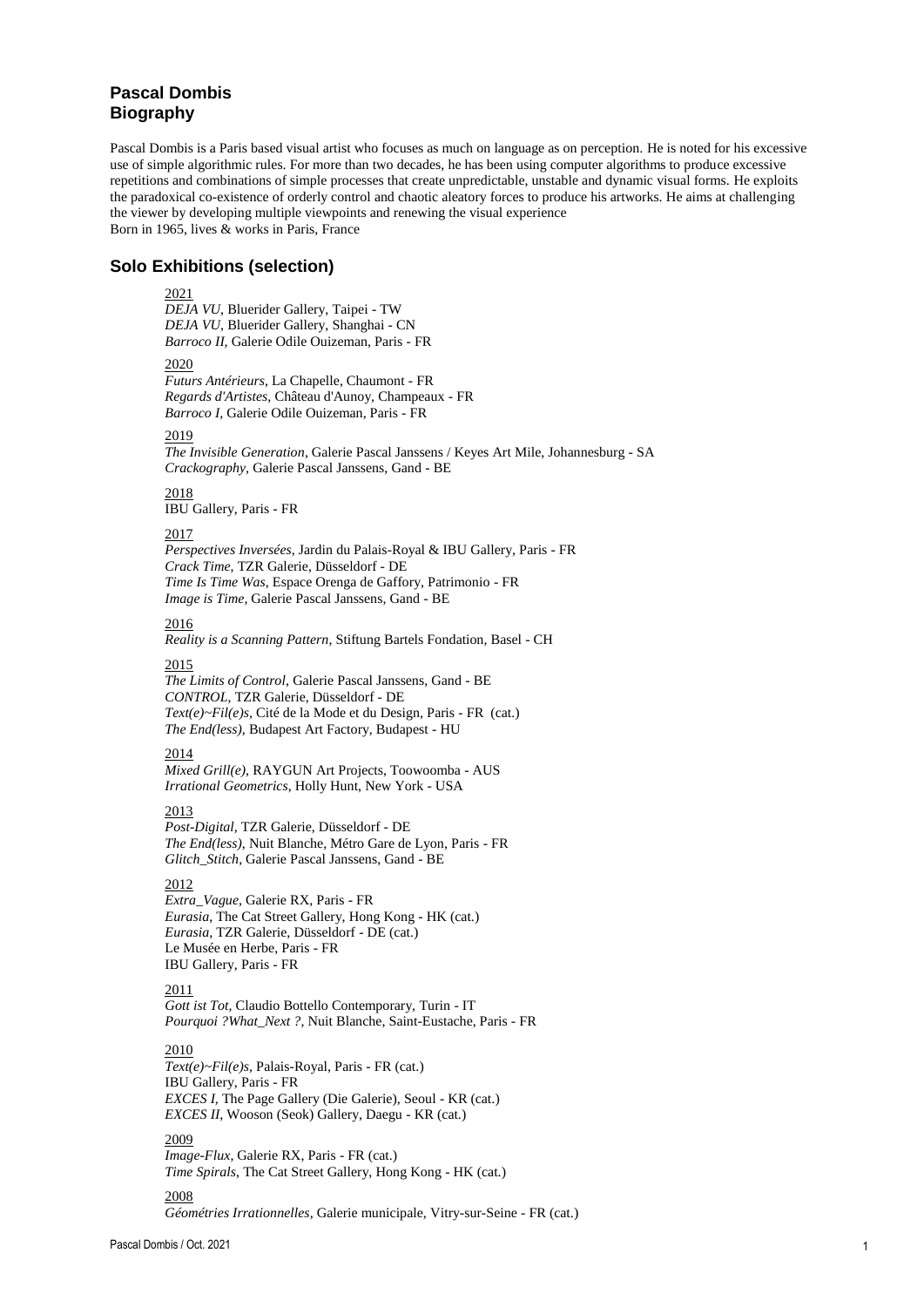2007 [BLINK](../work-in-progress/site%20fev%2008/work/BLINK_artpool.htm), Artpool, Budapest - HU (cat.) *[RRB](../work-in-progress/site%20fev%2008/work/RRB_show.htm)*, Espace Orenga de Gaffory, Patrimonio - FR

2006

*[@tom1k](../work-in-progress/site%20fev%2008/work/@tom1k_0.htm)*, Hôtel Pams, Mairie de Perpignan, Perpignan - FR

2005 *SpamScape*, Maison Populaire, Montreuil - FR Château de Linardie, Senouillac - FR

2004 Hyper-Structures, Fort Napoléon, La Seyne-sur-Mer - FR (cat.) Galerie Mabel Semmler, Paris - FR (cat.)

2002 Galerie Mabel Semmler, Paris – FR 2001

Galerie EOF, Paris - FR

# **Group Exhibitions (selection)**

### 2021

*Decision Making: L'instant décisif,* Centre Culturel Canadien, Paris - FR *Linha, Cor e Movimento*, Dan Galeria, São Paulo - BR Crackography, Espace Jean-Roger Caussimon, Tremblay-en-France - FR *SP -Arte*, Dan Galeria, São Paulo - BR *Art Tapei*, Bluerider Gallery, Taipei - TW *Damara*, IBU Gallery, Paris - FR *Art Xiamen*, Bluerider Gallery, Xiamen - CN *New Luxe*, Bluerider Gallery, Shanghai - CN *Me ntal Space,* Bluerider Gallery, Taipei - TW *Art Collectors*, Château d'Aunoy, Champeaux - FR

#### 2020

*Algorithm & Appropriation,* Bluerider Gallery, Taipei - TW *Hemera*, IBU Gallery, Paris - FR *ArtRio*,Dan Galeria, Rio de Janeiro - BR *Art Tapei*, Bluerider Gallery, Taipei - TW *Die Digitale*, Weltkunstzimmer, Düsseldorf - DE Art Busan, The Page Gallery, Busan - KR *Switch ON*, Bluerider Gallery, Taipei – TW

### 2019

*The Invisible Man*, Wood Street Galleries, Pittsburgh - USA *Linha Atemporal*, Dan Galeria, São Paulo - BR *ArtJaws*, Zurcher Gallery, New York - USA *Einsichten IV*, Galerie Hengevoss -Dürkop, Hamburg - DE Cape Town Art Fair, Galerie Pascal Janssens, Cape Town - SA SP -Arte, Dan Galeria, São Paulo - BR Art Paris, Galerie Hengevoss -Dürkop, Paris - FR *Wechselspiel*, Pforzheim Galerie, Pforzheim - DE *Mutatio*, Garage Amelot, Paris - FR

#### 2018

*Artistes & Robots,* Galeries Nationales, Grand Palais, Paris - FR (cat.) Cape Town Art Fair, Galerie Pascal Janssens, Cape Town - SA *Carte Blanche*, Galerie Hengevoss -Dürkop, Hamburg - DE *The End(less) / Exo Gallery*, EP7, Paris - FR KIAF, The Page Gallery, Seoul - KR *Carte Blanche Zeitgenössisch*, Institut Français, Hamburg - DE

# 2017

*Cybernetic Consciousness*, Itaú cultural, Sao Paulo - BR (cat.) *Modus Operandi*, The Société, Bruxelles - BE *Interferences*, Galerie NMarino, Paris - FR Cape Town Art Fair, Galerie Pascal Janssens, Cape Town - SA *Das Skulpturenprojekt*, Städtische Galerie, Villingen -Schwenningen - DE FNB JoburgArtFair, Galerie Pascal Janssens, Johannesburg - SA Variation, Cité internationale des arts, Paris - FR *A bao a qou*, Bamhaus, Luxembourg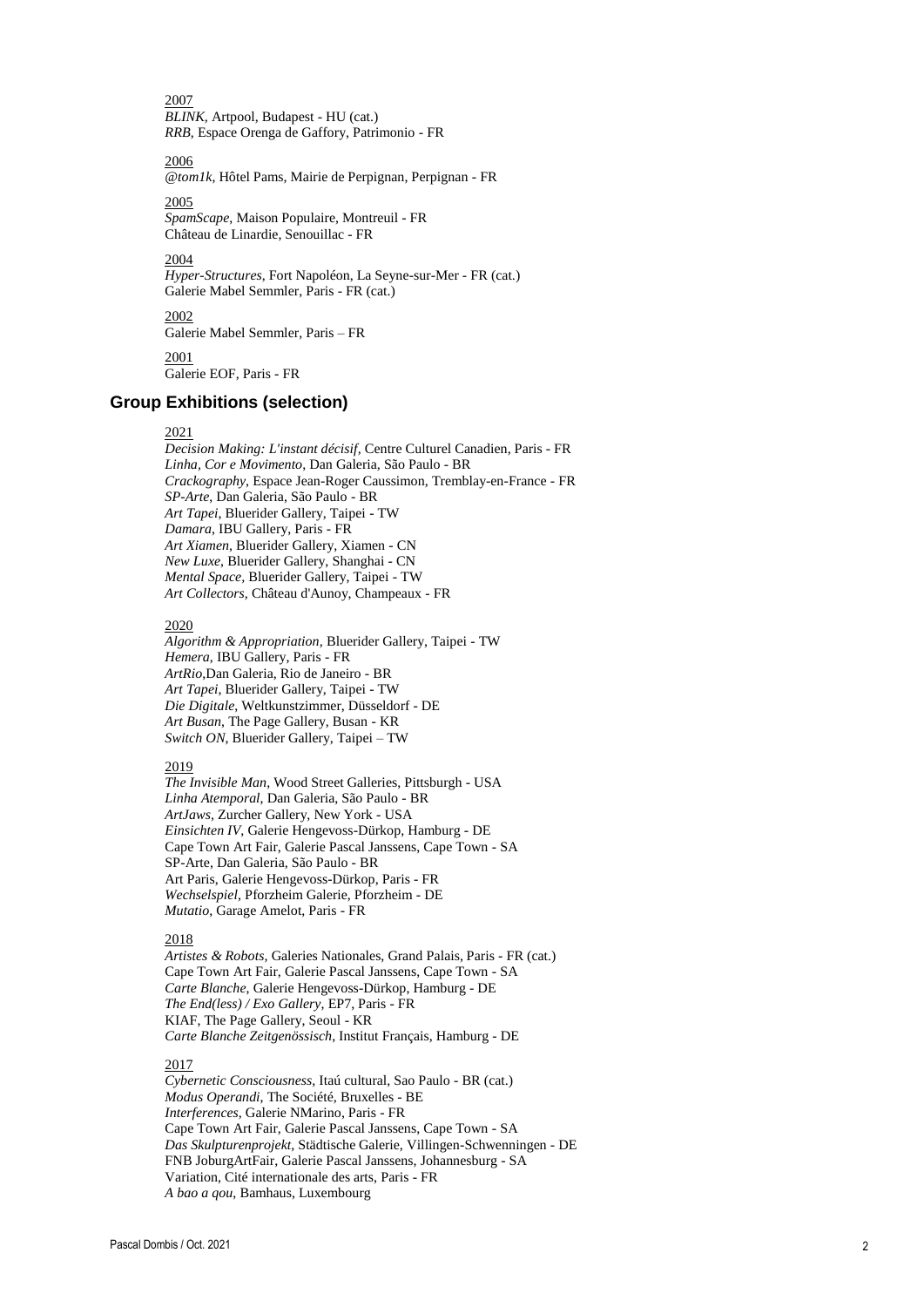# 2016

*Monochrome*, The Société, Bruxelles - BE *Connected*, Centrale for contemporary art, Bruxelles - BE (cat.) *Société de Service*, Plateforme, Paris - FR Cape Town Art Fair, Galerie Pascal Janssens, Cape Town - SA *Interactivo*, Galería Odalys, Madrid - ES (cat.) Summer Exhibition, Galerie Pascal Janssens, Gent - BE *Bizarro*, Galerie Frédéric Castaing, Paris - FR *RE-culture 4*, Agora Argyri, PATRAS - GR (cat.) *The End(less)*, Studio Abel14, Paris - FR

### 2015

*Nel Blu dipinto di Blu, da Yves Klein a*..., Museum of Modern and Contemporary Art, Acri - IT (cat.) *Perspectives*, Art Plural Gallery, Singapore *Ré-émergence*, La Maison Populaire, Montreuil - FR (cat.) Cine Retrospective, Perth Cultural Centre, Perth - AUS ArtParis, Galerie Pascal Janssens, Paris - FR London Art15, Galerie Pascal Janssens, London - UK Voltaje, Centro Creativo Textura, Bogotá - COL Variation, Espace des Blancs Manteaux - Paris, FR *The End(less)*, La Noche en Blanco, Bogotá - COL Arte-Scienza, Palazzo Costanzi, Trieste, IT (cat.) 2014 Art14, Galerie Pascal Janssens, London - UK ArtParis, Galerie Pascal Janssens, Paris - FR Summer Show, Galerie Pascal Janssens, Gent - BE Portrait, Galerie RX, Paris - FR Art Taipei, The Cat Street Gallery, Tapei - TW

## 2013

*NOISE*, 55th Venice Biennale of Art (Collateral Event), Venise - IT (cat.) *Année Lenôtre, Les Nouvelles Folies Françaises*, Domaine National de St-Germain-en-Laye - FR (cat.) *Oltre il sublime*, Art Space Luisi Spa, Trieste - IT *Wonder Works*, The Cat Street Gallery, Hong Kong - HK *Plaisir*, Galerie RX, Paris - FR *Made in light*, Fondation Vasarely, Aix-en-Provence - FR *Made in light*, Fondation EDF, Paris - FR Artshow Busan, The Page Gallery, Busan - KR Show Off, the Media Art Fair, Galerie RX, Paris - FR KIAF, The Page Gallery, Seoul - KR

#### 2012

*Schrift und Bild*, Museum Kunstpalast, Düsseldorf - DE *Won Ocean*, Neue Galerie Gladbeck, Gladbeck – DE *Plaisir*, Galerie RX, Paris - FR *Update\_4 Biennal,* iMAL, Bruxelles - BE *Non & Digital*, The Central House of Artists, Moscow - RU Show Off, the Media Art Fair, Paris - FR *Autour du Psychedelisme*, Galerie Janos, Paris - FR

#### 2011

*Hybrid Boy*, TZR Galerie, Düsseldorf - DE HK Art Fair, The Cat Street Gallery, Hong Kong - HK SOAF, The Page Gallery, Seoul - KR *Signal 8*, The Cat Street Gallery, Hong Kong - HK 2010 *Tou\_R0se*, Traverse, Centre Bellegarde, Toulouse - FR Salon Dessin Contemporain, Galerie RX, Paris- FR HK Art Fair, The Cat Street Gallery, Hong Kong - HK *New Era,* Galerie RX, Paris - FR *Paratissima*, Claudio Bottello Contemporary, Turin - IT

### 2009

*EcritureAbstraction*, Galerie RX, Paris - FR HK Art Fair, The Cat Street Gallery, Hong Kong - HK

#### 2008

*Imaging by numbers*, Block Museum, Chicago - USA (cat.) *art.ficial 4.0*, Instituto Itaú cultural, Sao Paulo - BR (cat.) Great wall of Oakland, Oakland - USA *Videoholica 08*, Velchev Art Museum, Varna - BU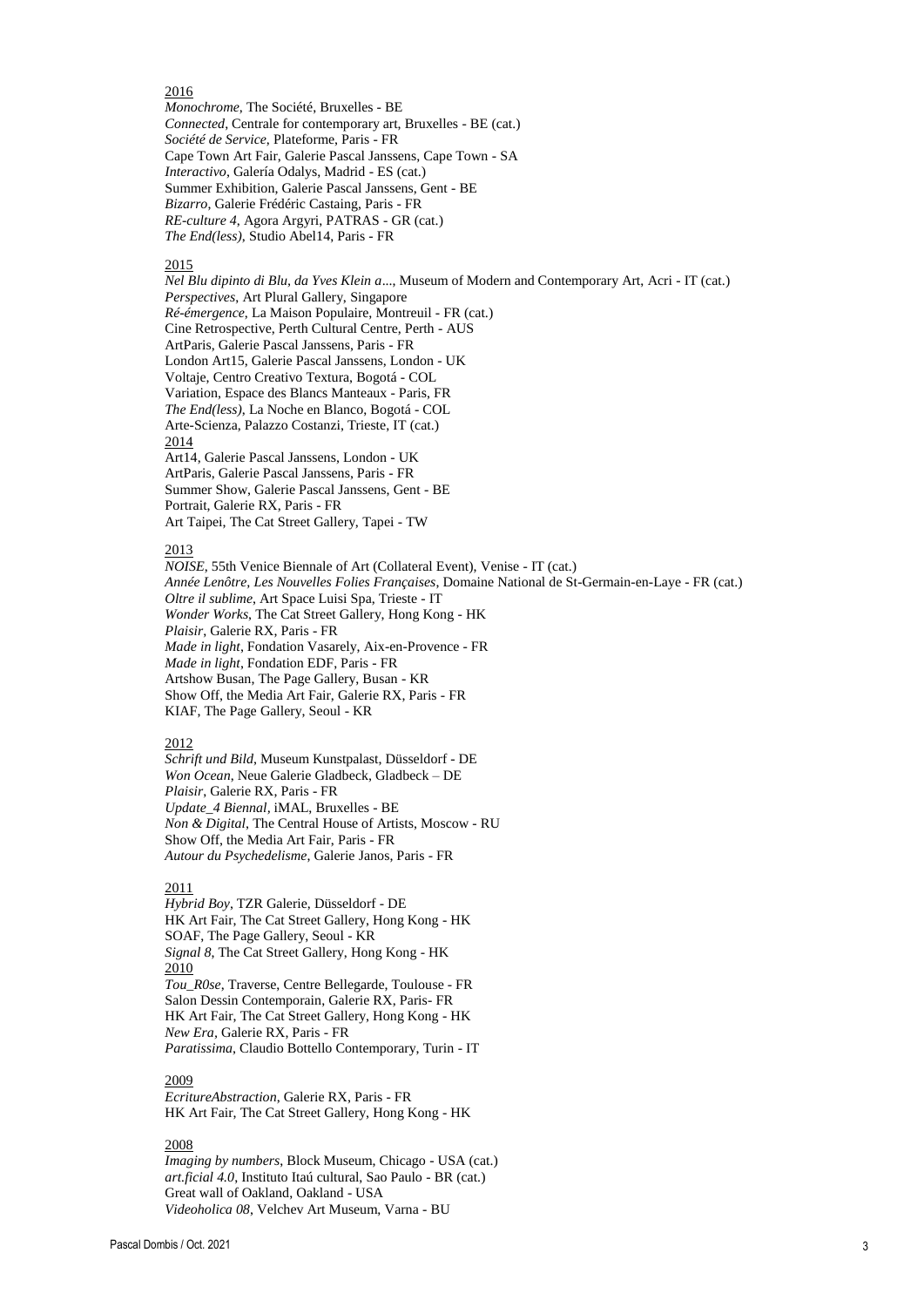*Signal 8*, The Cat Street Gallery, Hong Kong - HK

# 2007

*Traverse*, Centre Bellegarde, Toulouse - FR (cat.) Victory Media Network, Dallas - USA *Slought in Berlin*, Galerie Heike Curtz, Berlin - DE Slick, Galerie Numeriscausa, Paris - FR

### 2006

*Almost Ar*t, Slought Fundation, Philadelphia - USA *Process Revealed*, Artpool, Budapest - HU *Trampoline*, Broadway Media Centre, Nottingham - UK

### 2005

Espace Recherches / DesignLab, Salon du Meuble, Paris - FR Nuit d'Art, Place Saint Sulpice, Paris - FR

### 2004

*Plasticité*, Galerie Mabel Semmler, Paris - FR Generative Art Conference, Milan - IT International Festival of Electronic Art 404, Rosario - AR Canon Digital Creator Award, SVA Computer Art, New York - USA 2003 Canon Digital Creator Award, Spiral gallery, Tokyo - JP (cat.)

#### 2002

Espace Cardin, Paris - FR 2000 *Le temps fractal*, Galerie Xippas, Paris - FR (cat.) Universal Concepts Unlimited, New York - USA

#### 1999

*Fractalisations*, Villa Tamaris, La Seyne-sur-Mer - FR (cat.) *Fractalisations*,Abbaye de Ronceray, Angers - FR *Habiter les réseaux*, Galerie de l'école des Beaux-Arts, Metz - FR Centre Culturel Français, Turin - IT

### 1997

*Fractal Art*, Fondation Ricard, Paris - FR (cat.) *Fractal*, Palazzo Economo, Trieste - IT *Zoom*, Visual Arts Gallery, Purchase College, New York - USA (cat.) *Caos Vertiginoso*, Galleria Cruce, Madrid - SP

# 1996

*Microcosmos*, University of Georgia, Athens - USA *Vous avez dit Fractal*, Musée, Médiathèque, Le Parefeuille, Enclos de la Source, Uzès - FR *Modernita*, Palazzo Bricherasio, Turin - IT (cat.)

### 1995

Galerie Arx, Turin - IT (cat.) *Art Fractal*, Galerie Angle, Saint-Paul-Trois-Châteaux - FR

1994 Ars Electronica (Honorary Mention), Linz - AT (cat.)

#### 1993

Salon de Montrouge, Montrouge - FR (cat.)

### 1991

Salon de Montrouge, Montrouge - FR (cat.) Jeune Peinture, Paris - FR (cat.)

### 1990 Jeune Peinture, Paris - FR (cat.)

# 1988

Multi Media Art Gallery, New York - US Plan de Travail, Lyon - FR

1986 Plan de Travail, Lyon - FR